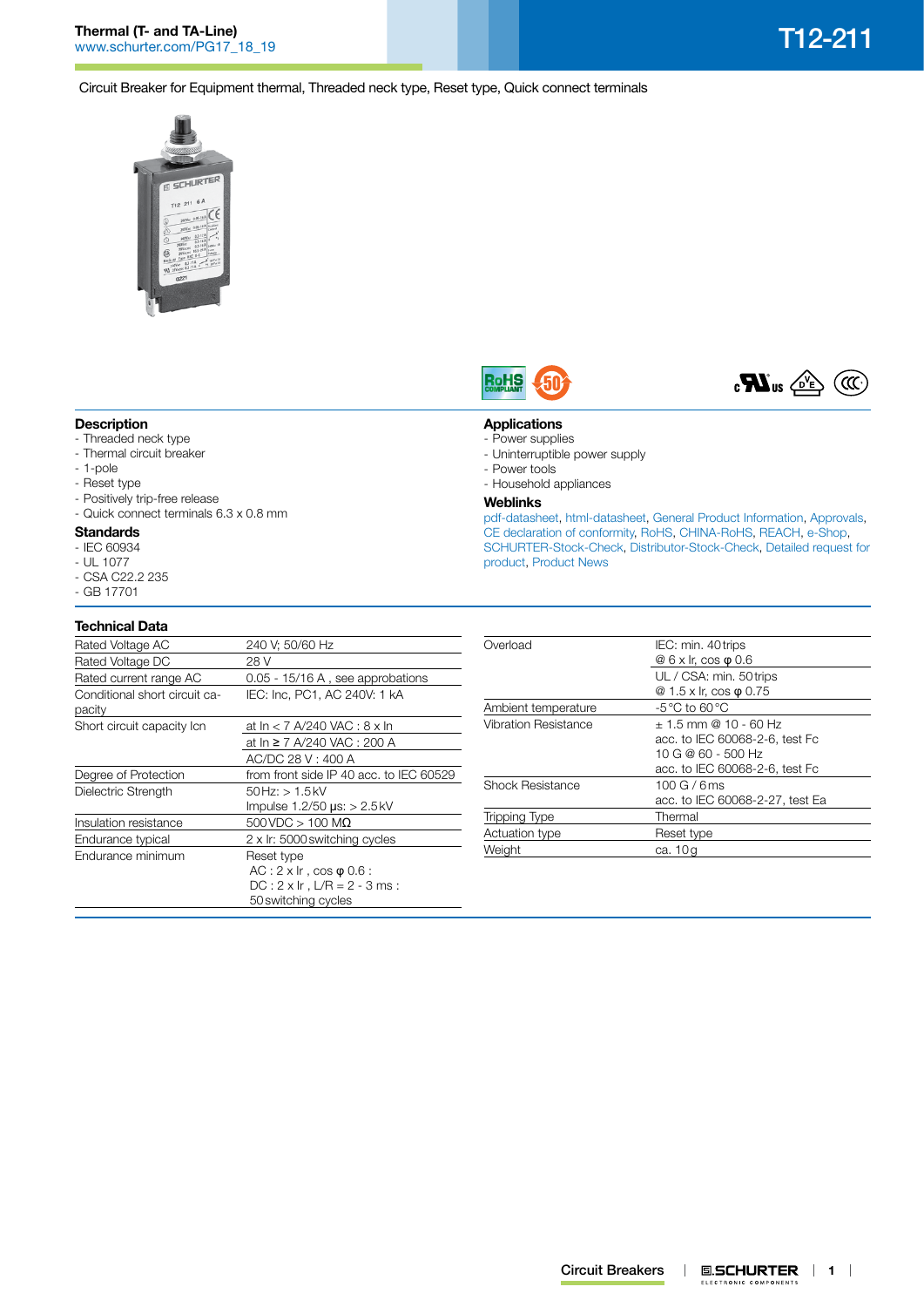## **Dimension** T12-211





T12-211SN







11.5

׀֘<sup>֛</sup>׀׀

8.8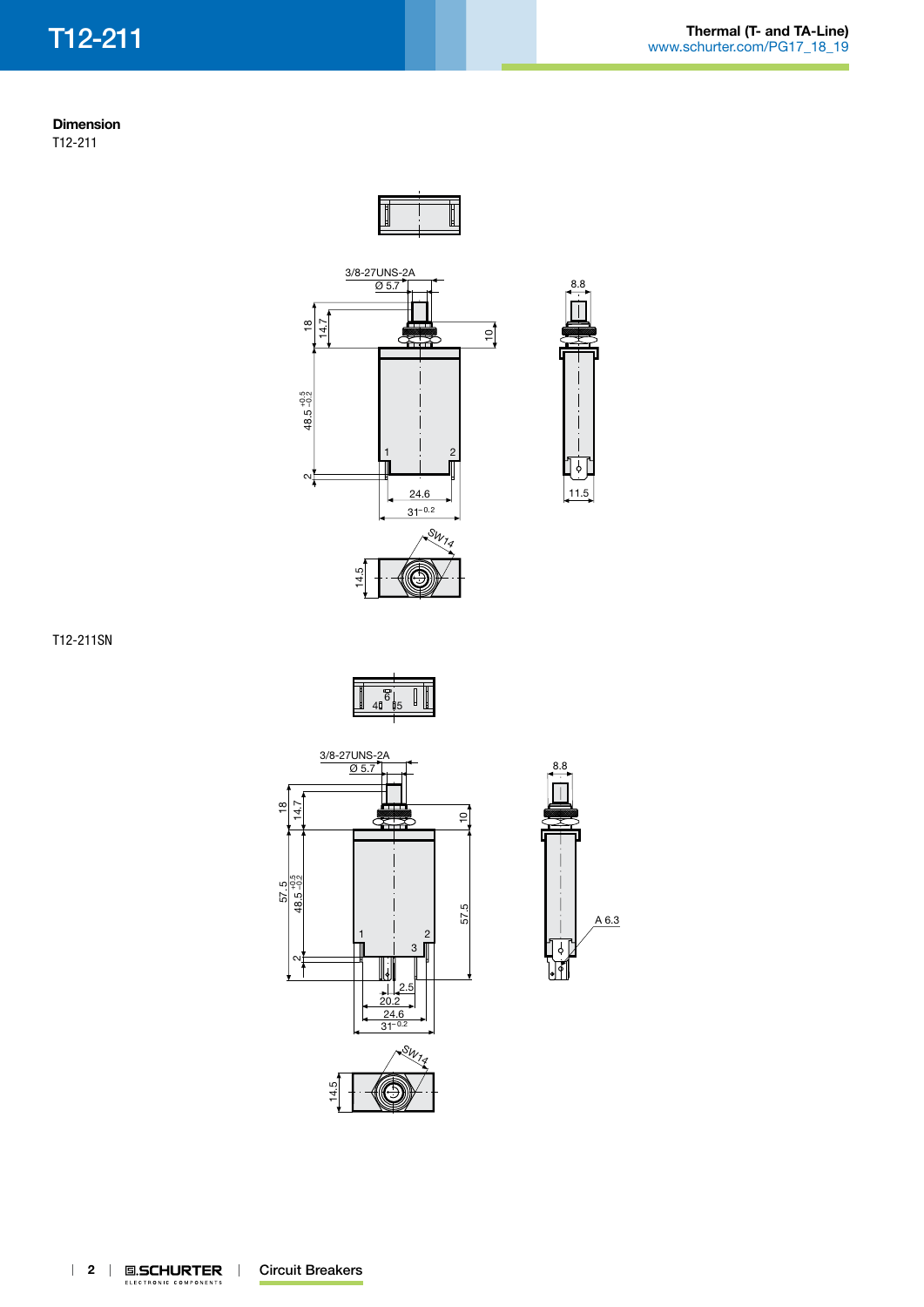

# **Diagrams**

Tap 4,8 x 0,8 mm





Tap 4,8 x 0,8 mm

 $\frac{5}{2}$  3

1 田

 $\frac{1}{2}$ 

5 4

Tap 4,8 x 0,8 mm

Tap 4,8 x 0,8 mm



5

6

## **Approvals**

| .<br>Approval                  |                                     | <b>Main circuit</b>  |                         |                  | <b>Auxiliary circuit</b> |                                  |                          |
|--------------------------------|-------------------------------------|----------------------|-------------------------|------------------|--------------------------|----------------------------------|--------------------------|
|                                |                                     | <b>Rated current</b> | <b>Rated voltage AC</b> | Rated voltage DC | <b>Rated current</b>     | Rated voltage AC                 | Rated voltage DC         |
| $\boldsymbol{H}$ <sub>us</sub> | <b>UL 1077</b><br>CSA C22.2 No. 235 | 0.0515A              | 240 V                   | 28V              | 2A<br>3A                 | 120V<br>$\overline{\phantom{a}}$ | ٠<br>28V                 |
| 3P                             | CSA C22.2 No. 235                   | 0.316A               | 240V                    | 28V              | 1A                       | 240V                             | $\overline{\phantom{a}}$ |
| $D^{\prime}E$                  | <b>IEC 60934</b>                    | 0.0516A              | 240 V                   | 28V              | 1 A                      | 240V                             | 28V                      |
|                                | GB 17701                            | 0.0516A              | 240 V                   | 28V              | 1A                       | 240 V                            | 28V                      |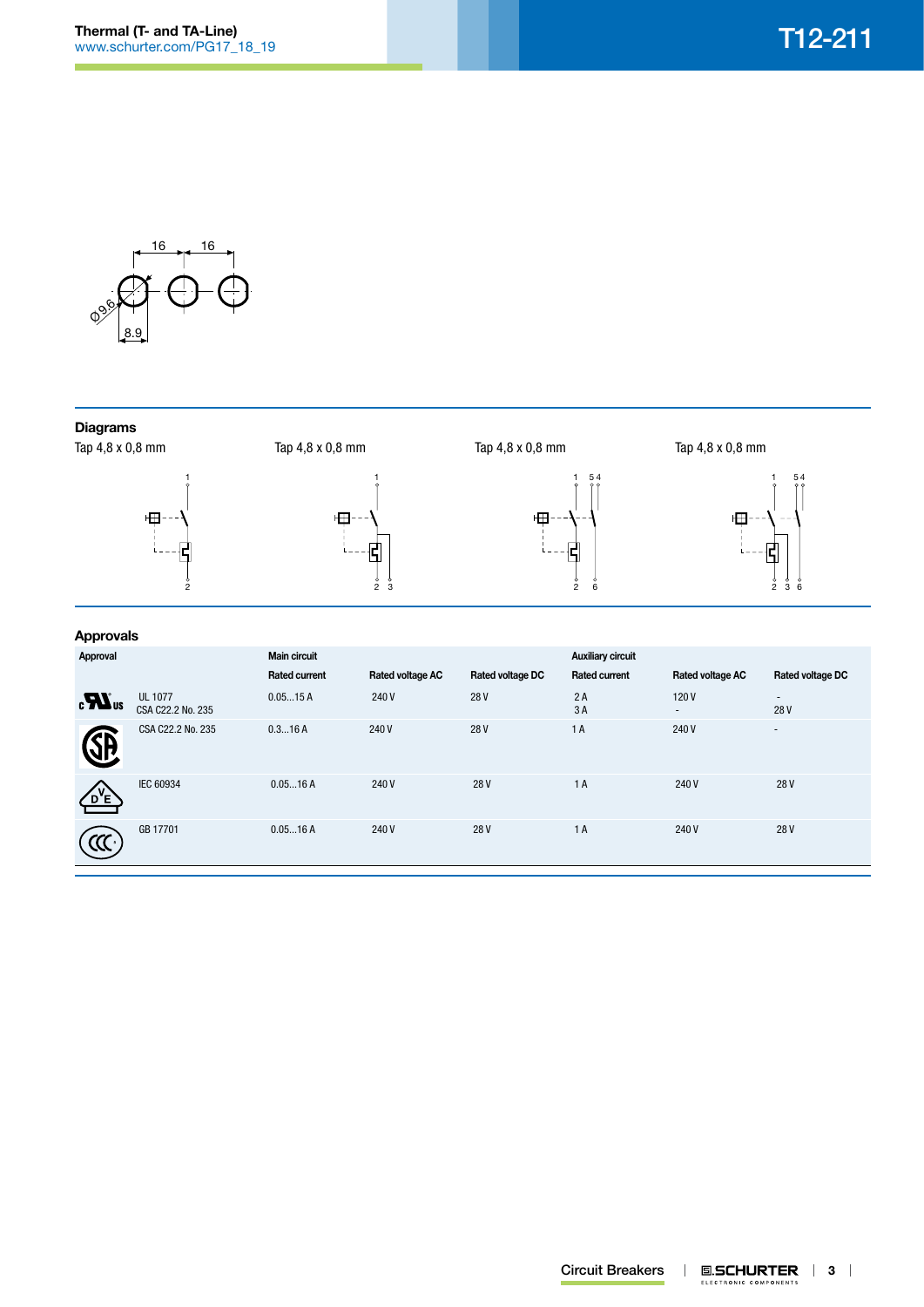# **Typical internal resistance**

| <b>Rated Current [A]</b> | Internal Resistance [2] |
|--------------------------|-------------------------|
| 0.05                     | 225.000                 |
| 0.50                     | 3.300                   |
| 1.00                     | 0.880                   |
| 2.00                     | 0.267                   |
| 3.00                     | 0.128                   |
| 4.00                     | 0.073                   |
| 5.00                     | 0.040                   |
| 6.00                     | 0.031                   |
| 7.00                     | 0.018                   |
| 8.00                     | 0.018                   |
| 9.00                     | 0.010                   |
| 10.00                    | 0.0087                  |
| 11.00                    | 0.0087                  |
| 12.00                    | 0.0087                  |
| 13.00                    | 0.0087                  |
| 14.00                    | 0.0070                  |
| 15.00                    | 0.0070                  |
| 16.00                    | 0.0055                  |

### **Effect of ambient temperature**

The units are calibrated for an ambient temperature of +23°C. To determine the rated current for a lower or higher ambient temperature, use a correction factor (typical value) from the table below:

| Ambient temperature [°C] | <b>Correction factor</b> |
|--------------------------|--------------------------|
| $-5$                     | 0.87                     |
| $\mathbf{0}$             | 0.90                     |
| 10                       | 0.95                     |
| 23                       | 1.00                     |
| 30                       | 1.05                     |
| 40                       | 1.12                     |
| 50                       | 1.20                     |
| 60                       | 1.30                     |

Example: Rated current = 5 A; Environmental temperature = 50 °C; --> Correction factor = 1.2; Resulting current =  $6.0 \text{ A}$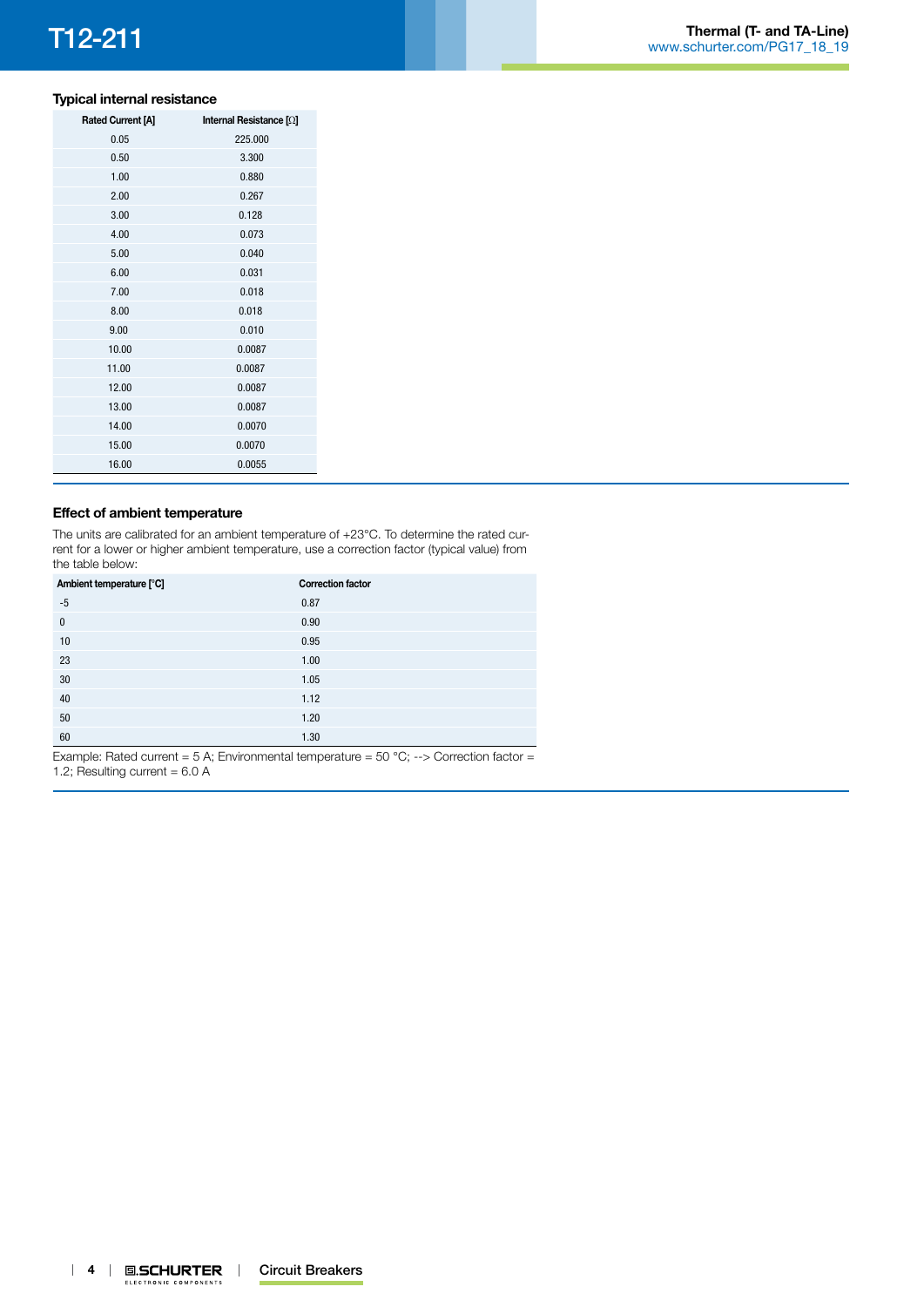### **Time-Current-Curves**



# **Config. Code**

### T12**|**-**|**1**|**2**|**3**|**A**|**B**|**C**|**-**|**1.23**|**

The characters are placeholders for the correspondingly keys of selections from the key tables.

## T12**|**-**|1|**2**|**3**|**A**|**B**|**C**|**-**|**1.23**|** = Mounting

| <b>Mounting</b>                                                                               | Configuration<br>key |
|-----------------------------------------------------------------------------------------------|----------------------|
| Threaded neck type with hexagonal- and knurled nut                                            | $\overline{2}$       |
| T12 - 1 2 3 A B C - 1.23 = Actuation type                                                     |                      |
| <b>Actuation type</b>                                                                         | Configuration<br>key |
| Reset type                                                                                    | 1                    |
| T12 - 1 2 3 A B C - 1.23 = Terminal                                                           |                      |
| <b>Terminal</b>                                                                               | Configuration<br>key |
| Quick connect terminal 6.3x0.8mm                                                              | $\mathbf{1}$         |
| T12 - 1 2 3 $\textsf{A} \text{ } \textsf{B} \text{ } \textsf{C}$ - 1.23 $=$ Auxiliary contact |                      |
| <b>Auxiliary contact</b>                                                                      | Configuration<br>key |
| Auxiliary contact                                                                             | S                    |
| T12 - 1 2 3 A $\bf{B}$ C - 1.23 = Shunt terminal                                              |                      |

| <b>Shunt terminal</b> | Configuration<br>key |
|-----------------------|----------------------|
| Shunt terminal        | Ν                    |
|                       |                      |

# T12**|**-**|**1**|**2**|**3**|**A**|**B**|C|**-**|**1.23**|** = Setting indication

| Setting indication | Configuration<br>kev |
|--------------------|----------------------|
| Setting indication | R                    |

# T12**|**-**|**1**|**2**|**3**|**A**|**B**|**C**|**-**|1.23|** = Rated current

| <b>Rated current</b> | Configuration<br>key |
|----------------------|----------------------|
| 0.05A                | 0.05                 |
| 0.1A                 | 0.1                  |
| 0.15A                | 0.15                 |
| 0.2A                 | 0.2                  |
| 0.3A                 | 0.3                  |
| 0.4A                 | 0.4                  |
| 0.5A                 | 0.5                  |
| 0.6A                 | 0.6                  |
| 0.7A                 | 0.7                  |
| 0.8A                 | 0.8                  |
| 0.9A                 | 0.9                  |
| 1.0                  | $\mathbf{1}$         |
| 1.1A                 | 1.1                  |
| 1.2A                 | 1.2                  |
| 1.3A                 | 1.3                  |
| 1.4A                 | 1.4                  |

Other rated currents on request